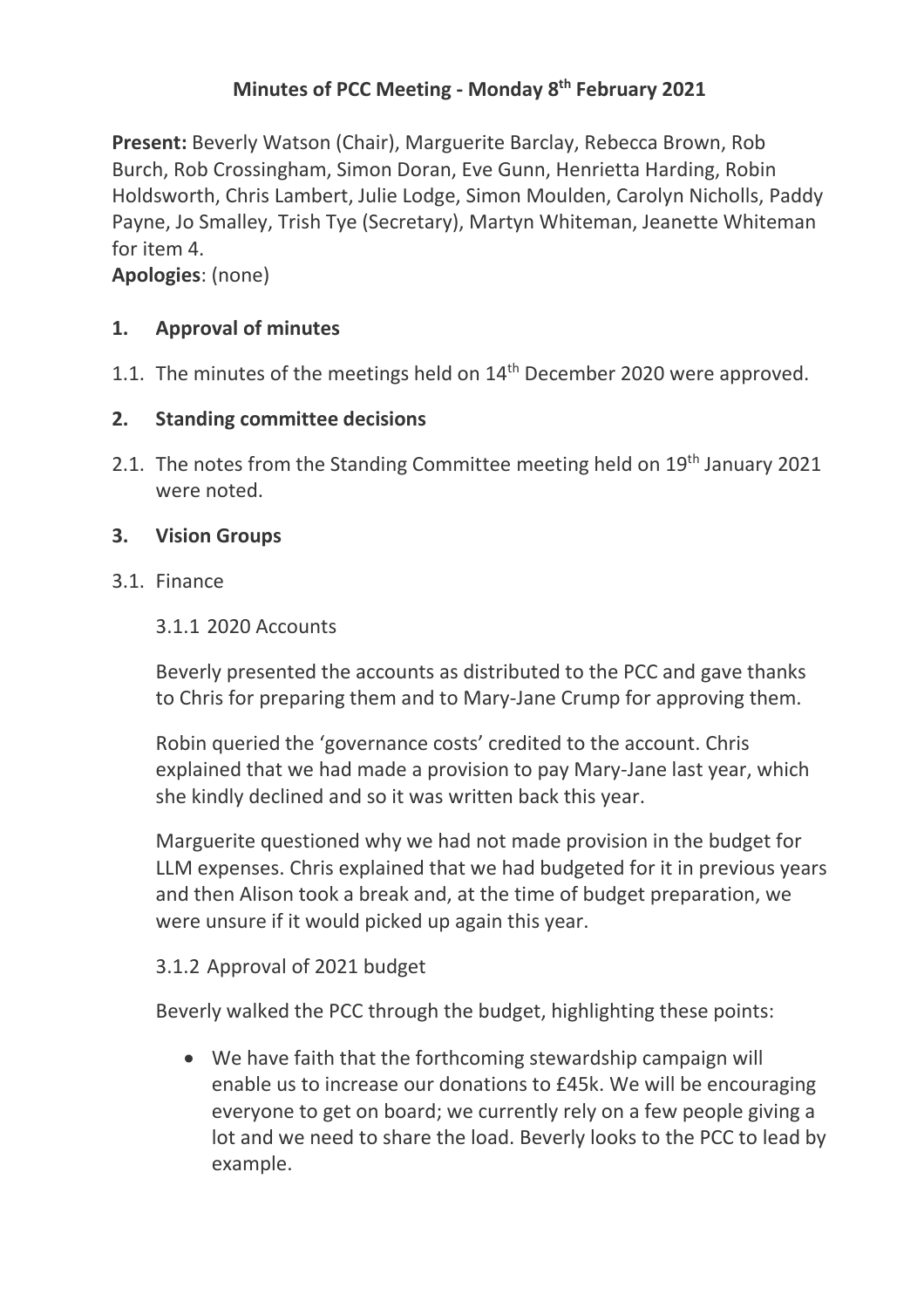- We hope to run some events this year, including a fete and bonfire night.
- We are optimistic about income from lettings of both the hall and the church. Church lettings started well and we have hope for this new income stream.
- We are however, facing a bottom line deficit of £7863.

Robin made the point that now we offer the magazine online, we only have about 100 people paying for the magazine. This will have an impact both on income and printing costs.

Paddy asked if we had considered any additional costs in church maintenance (cleaning, decorating etc) that might come from increased use. Beverly responded that we could look into that and make an adjustment, although Rob C commented that the budget for routine maintenance is higher than previous years.

Jo asked if there was any talk of reducing the parish share again this year. Beverly responded that it is possible but there are significant pressures at the centre as well. Rebecca added that the next Diocesan Synod meeting is in March and the Diocesan financial situation might become clearer then.

Paddy gave his thanks to Finance Vision Group.

**Proposal:** That the PCC approves the 2021 budget as presented. **Proposed:** Paddy Payne; **Seconded:** Henrietta Harding; All in favour.

#### 3.2. Premises

(see Appendix A for report).

Robin referred to the distributed report making these points:

- The church subsidence has steadied recently, probably due to the rain.
- Reading Room door still and issue and we're at a stage where we'll be writing to them. Paddy provided the update that we have just arranged for an engineer to visit this coming Friday – thanks to Dave Mowatt's perseverance. Rob C offered to draft a formal letter of complaint if it became necessary.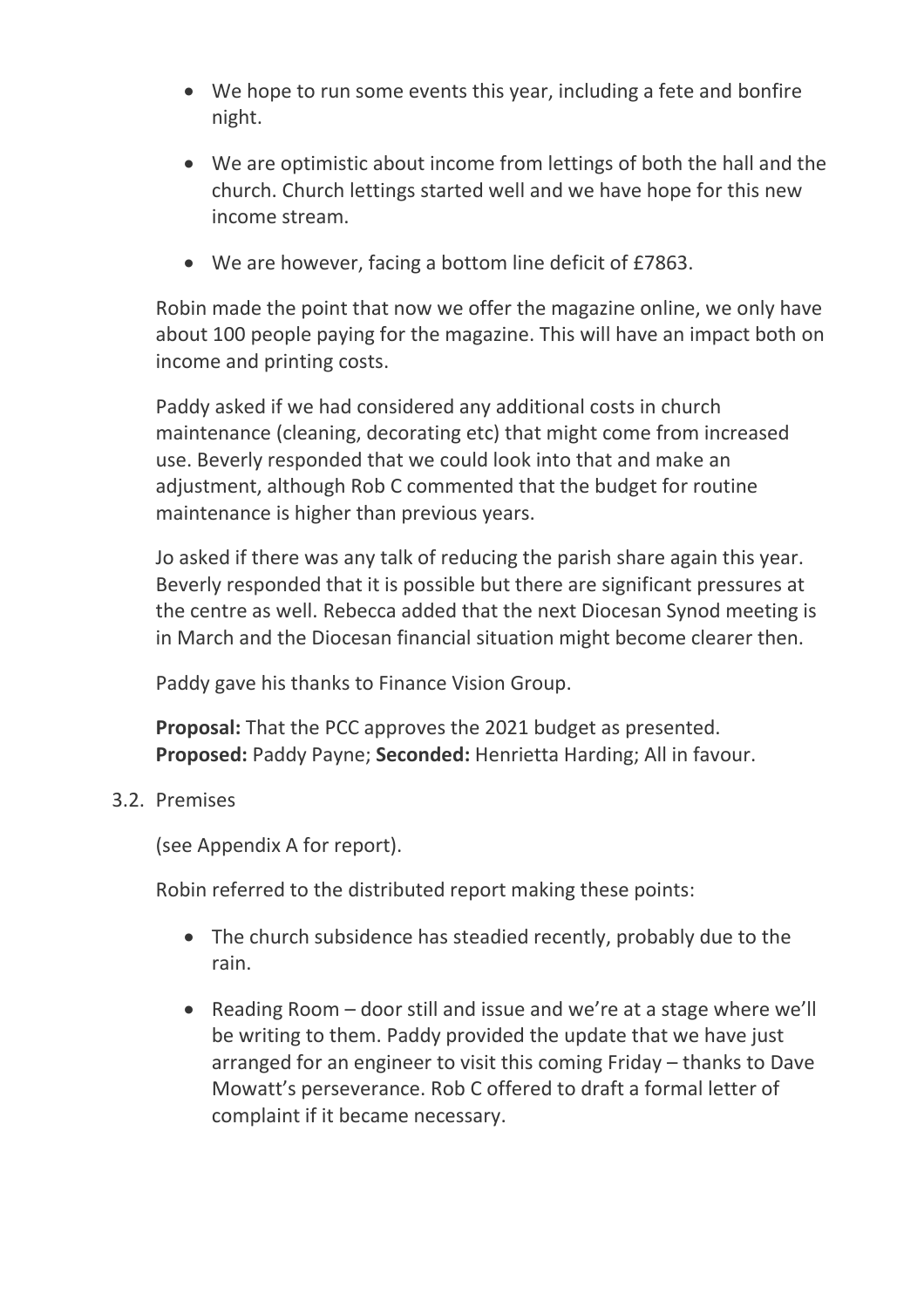• Field access. Carolyn has had no response from the Diocese regarding the response from the neighbour who said she has a historical right of access.

Jo asked if we were still paying for the engineer to read the electronic subsidence monitors. Robin replied that we haven't yet been billed, but the amount is in the budget. We are also taking our own manual readings every two-three months and logging them graphically.

Beverly offered her thanks to the Premises Vision Group.

## **4. Transforming Church Plan**

Beverly reminded the PCC that we have agreed our six goals and that we'd look at one at each PCC meeting. We have prioritised Children & Young People – as suggested by Diocese to all churches.

Jeanette Whiteman reported back on the goals:

Jeanette explained that most of the goals also involve the Worship Vision Group and so they should also review them.

- Change the pattern of worship at the 10am Service, to offer two 'Services of the Word' each month, with music led by a Music Group.
	- o It's a little early to draw any consistent conclusions since we've not been able to meet in church much. A general observation, on the few that we have had, is that more families seem to have attended. We know that the children and young people involved in the music have enjoyed that. We'll need it to run a lot longer before we can assess the full impact.
- Develop a 4pm service each Sunday, to offer a different time for families to come to church
	- o Again, this needs to run for longer. We have a core attendance, but most of these have not been families with some attending occasionally.
- Offer regular Services in church for QE school (during Covid), whereby children and staff come to church monthly or bimonthly
	- o Beverly has been organizing what she can during the pandemic. Although she couldn't go into school, they were keen to come to church. We planned a service a month in the autumn term; harvest, a prayer space and Christmas. We only managed Harvest due to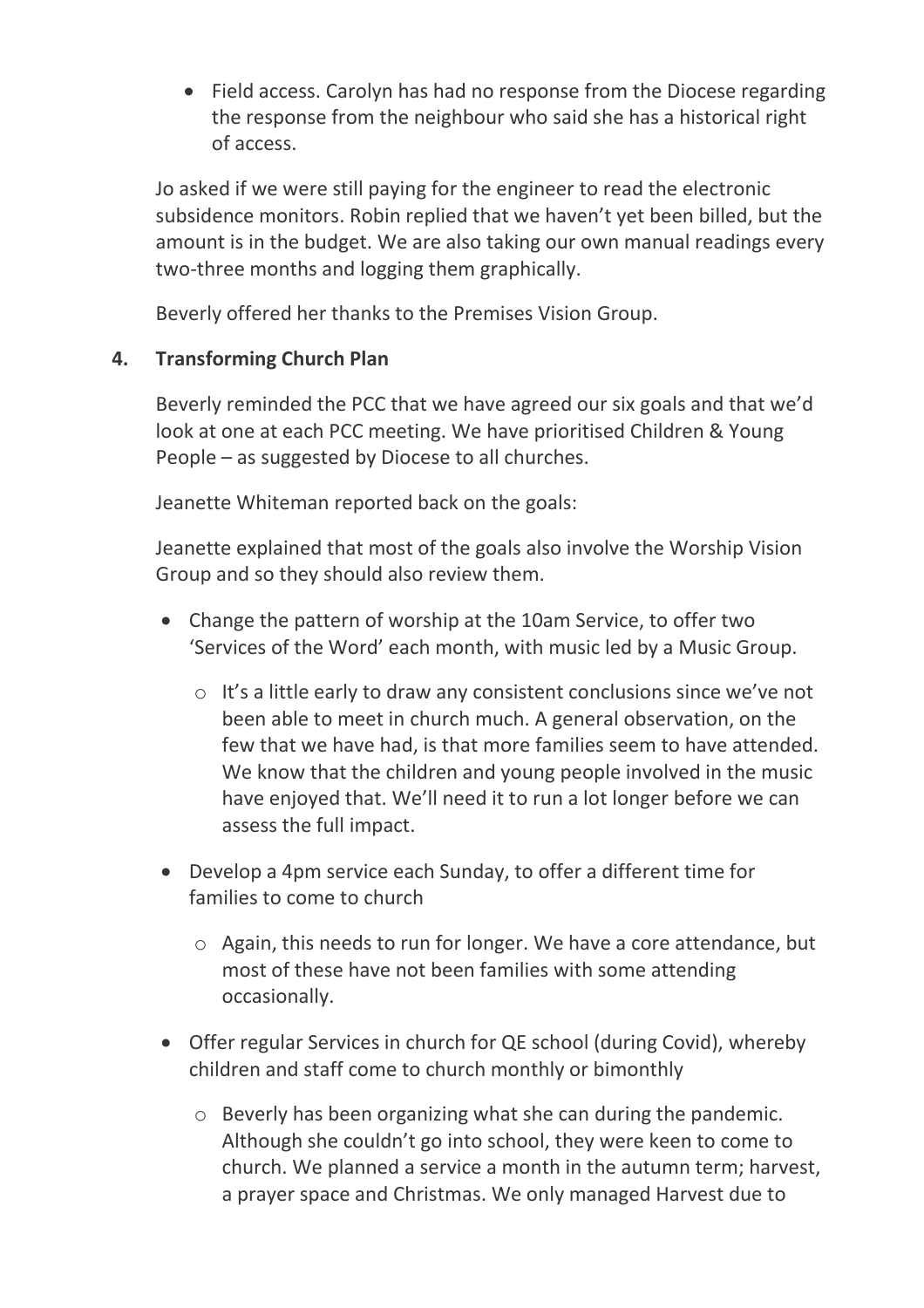staff shortages etc. The intention is still very much there. Beverly has recorded an assembly for both QE and Onslow.

- To offer a Youth Group via Zoom for secondary aged children at All Saints. This will take place during the school holidays.
	- o This started during summer holidays and was very successful and enjoyed by those who joined. Participation tailed off in September with the start of term as the work load increased for the children. It was decided that this activity is not viable during term-time, but would continue in holidays. One session was held in half term, two in the Christmas holidays, and one is being planned for February half term. The children report that they enjoy the mix of what we do; the chat, the activities; the reflection. This will need to be reviewed post pandemic. At the Vision Group meeting, it was suggested that we might try to do something else. Emily Moulden mentioned something from St John's; a game called 'Among Us'. Simon Moulden is looking into the feasibility of that.

*One thing they'd like to achieve*: We first need to take stock of where things are when we return to some sort of normal. How many families will regularly be worshipping in church? We can then look at provision. It was clear that the children and young people need to feel a sense of community. The sharing of hopes and fears, the sharing values, seems to be key. Re-building that sense of community will be a key task when we can get back together again.

*Hurdles*? People. How many will be there? How many people in a position to lead and work with the children?

Rebecca commented that it sensible to target activities for the half terms and holidays due to the school workload.

Marguerite asked Beverly whether she did all the work with schools as this seemed a lot for one person to do. Beverly responded that that she would like to build a team to do this work, like we do for Messy Church and Prayer spaces. Alison may be willing to help with assemblies at some point. We need to always have schools in our minds when thinking about children and young people.

Henrietta thanked Jeanette for all she does and encouraged her to keep going!

Simon Moulden congratulated Jeanette for all that has been done during the year. He observed that we have a small core group of older children and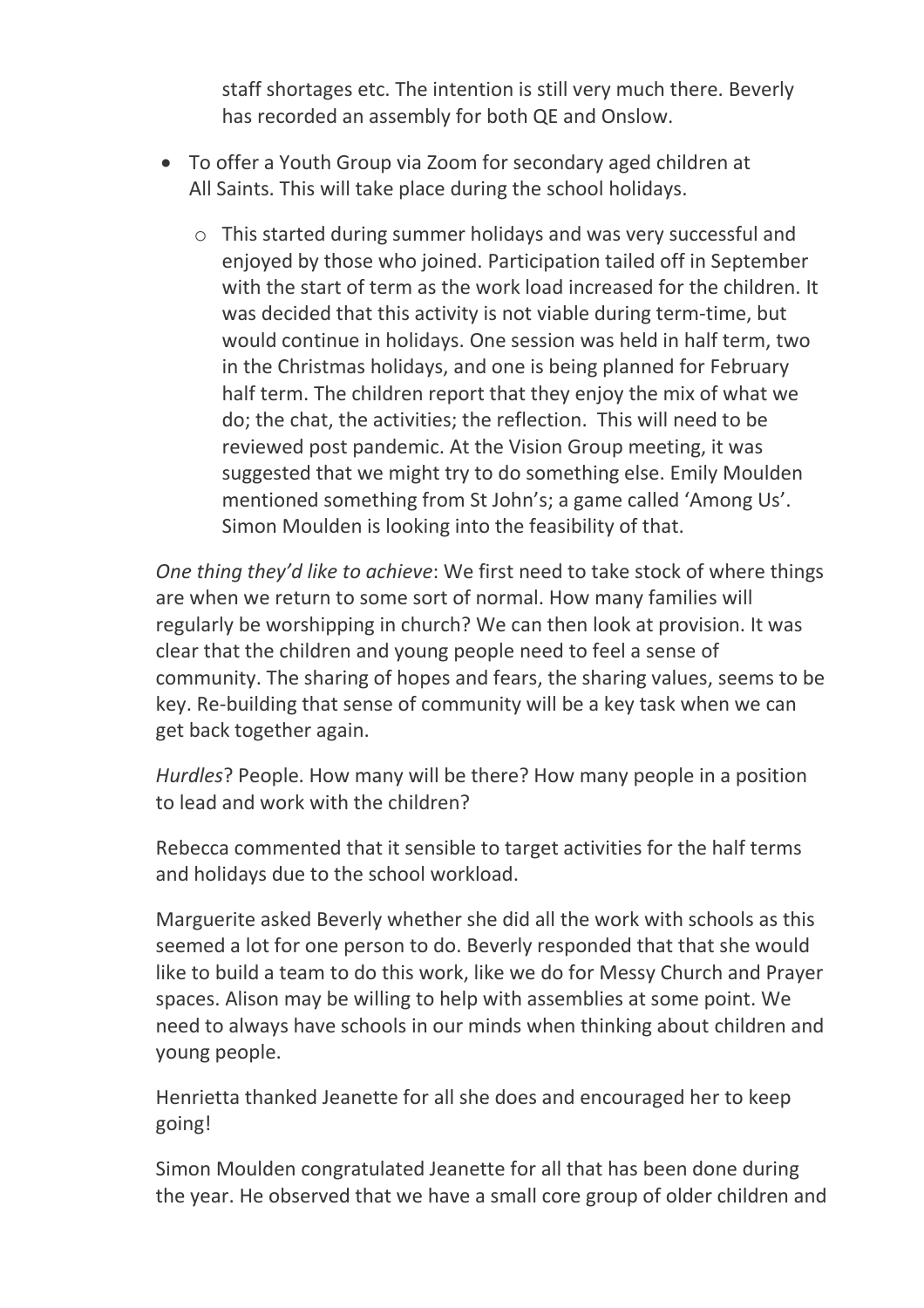these will soon be involved in GCSEs, A levels and eventually moving away. Beverly commented that the Young Adults group has really grown and developed, with ten to twelve attending regularly. This has helped Beverly realise that if we can find what it is they'd like to do, the young people may be able to be engaged in new ways. We might need to look to Henrietta and Martyn to help with those thoughts.

Simon Doran commented that there was quite a bulge that has gone through the system, and they will move away from Guildford possibly. We need to make sure to invest in the very youngest and bring them through. We need continuous movement through the system as, unless you have some at all ages, it becomes very stop start. We know that they will come if they know their friends will be there.

Rebecca remarked that the strength of Young Adults group is that they can do it online. This might be true for the younger ones coming through if they can't come to a service for other reasons.

Beverly offered her thanks to Jeanette, Julie and the team.

## **5. Vicar's Report**

Beverly reported on the time since we met on 19<sup>th</sup> January: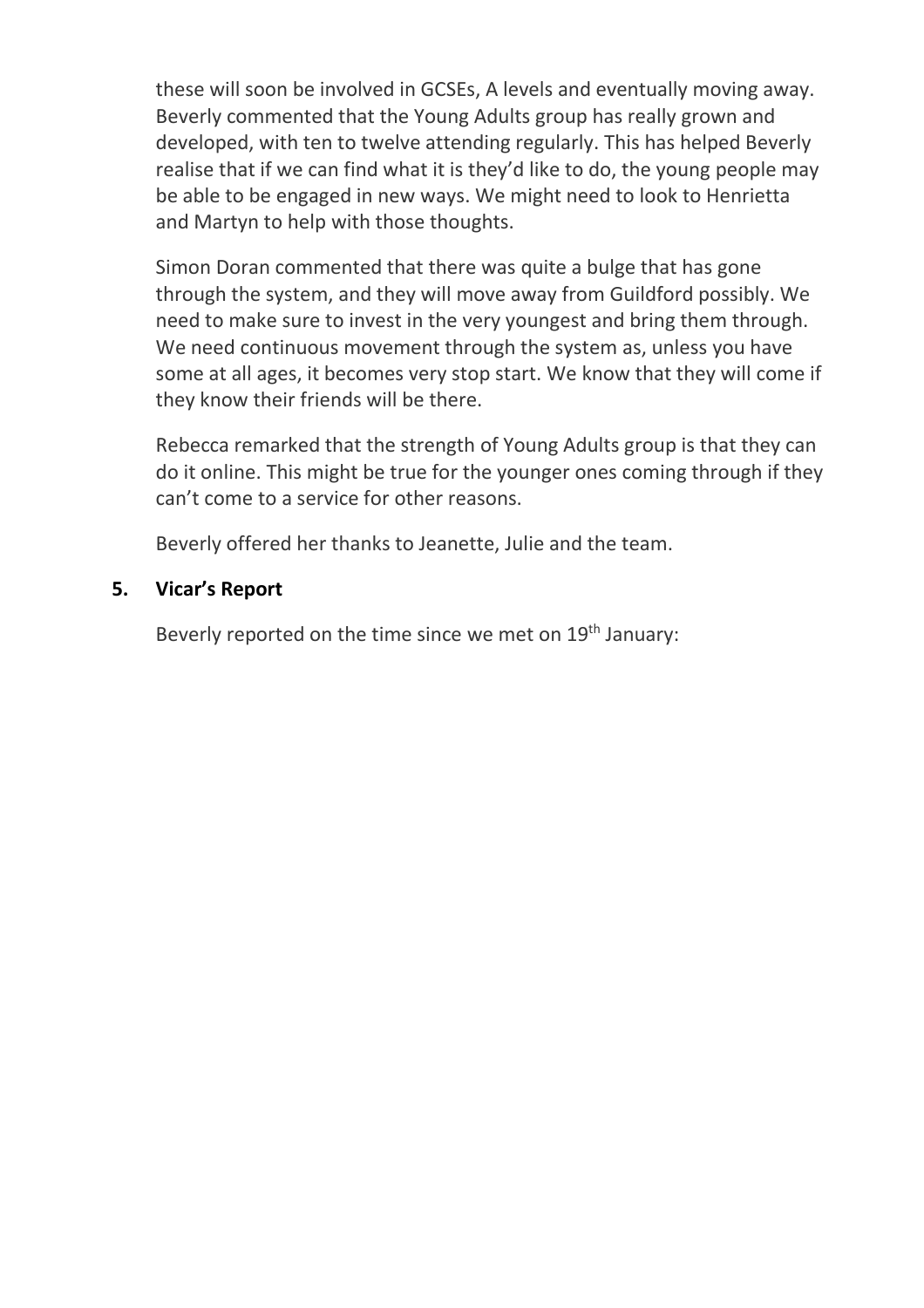- Services are online only until the end February. They are going well with wider participation. We need to learn from this and try to retain it.
- All Vision Groups still running, as are the small groups. Trish is still working from home and Beverly from the Vicarage. The Pilgrim Course is running well. We still meet for coffee after services.
- A high point has been the Burns Night Quiz. We had 70 people attend. Huge thanks to Eve and Robin for organizing that.
- We're now preparing for Ash Wednesday, Lent and Easter. We'll need to make a decision on what we can do for Easter after the Government's announcement later this month.
- Work is also happening to prepare for the APCM

Beverly ended by saying that the year has been a journey in faith and she is feeling positive and optimistic.

Robin asked how we compare with other churches regarding online services. Beverly replied that she meets with her colleagues covering the 18 churches in the deanery. She believes we're doing well with the help of Trish's skill and her willingness to work hard. Probably a third to a half are also doing well. Some churches are struggling more and so have joined together with others. We've done well with the resources and skills that we have.

## **6. APCM**

Beverly gave her thanks to Vision Group leaders for their reports.

Julie commented that a couple of the groups have changed their name and so it would be useful to changing name ('Senior Team' to 'Central Team', and '18+' to 'Young Adults')

**Action Trish:** to put the old names in brackets.

**Proposal:** That the PCC approves the 2020 Reports & Accounts **Proposed:** Eve Gunn; **Seconded:** Martyn; All in favour.

Beverly gave her thanks to Trish for compiling the Reports & Accounts.

Beverly gave her thanks to those ending their term on the PCC; Eve, Chris, Paddy and Martyn.

Beverly explained that we're hoping to co-opt Chris as Treasurer. Rob Crossingham was co-opted and will become a member again. We still vacancies for PCC members, plus Deanery Synod representatives and deputy wardens.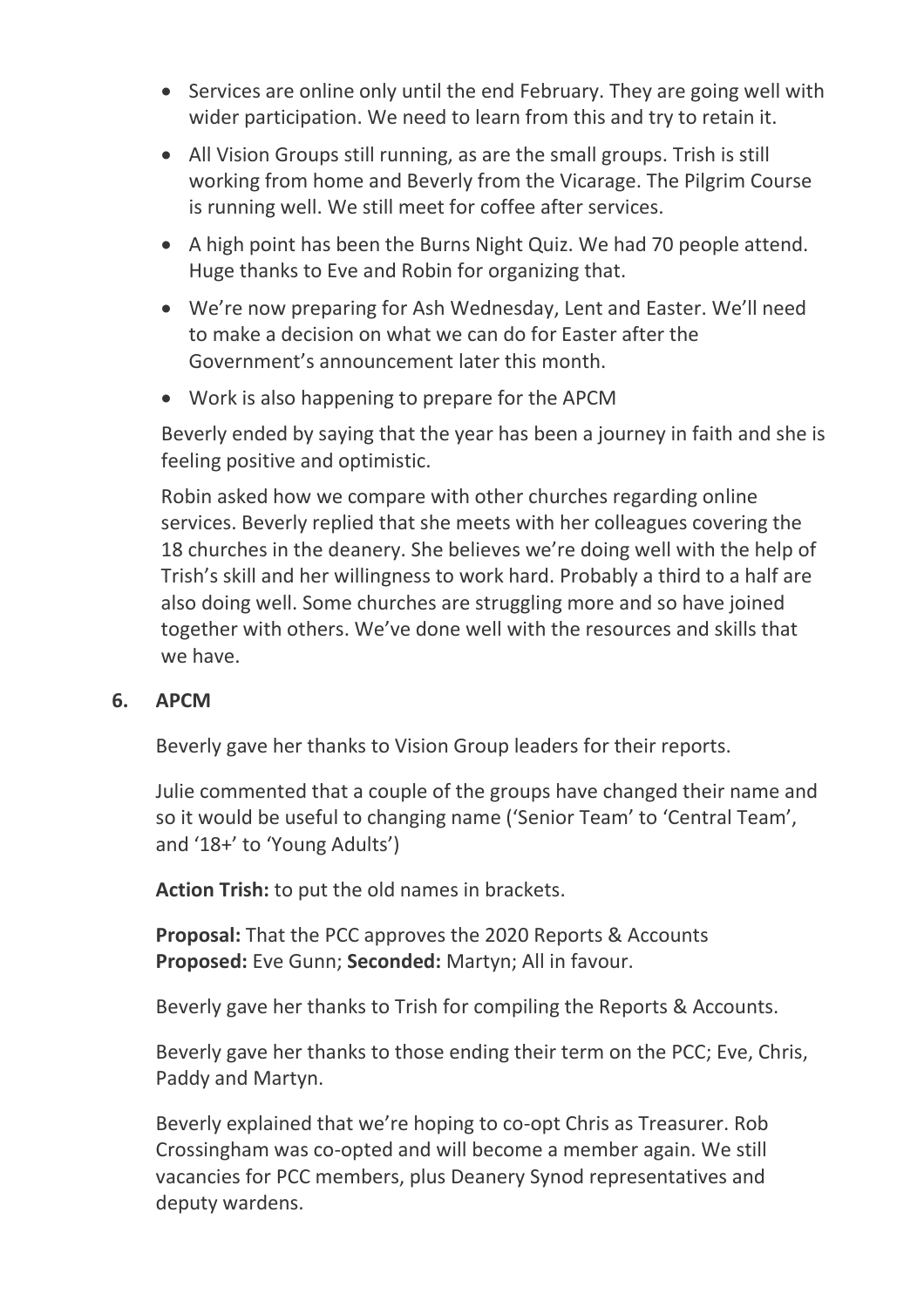Beverly also gave huge thanks to Carolyn who is ending her time as a Churchwarden.

Beverly explained that she has been giving much thought to warden role and has decided to have a new plan. She is proposing that each warden has a particular area of responsibility; one for buildings and the other for worship. Henrietta is happy to stay on and will look after worship. Robin has kindly agreed to stand as a warden with responsibility for buildings. Beverly has seen this pattern work in her former parishes.

Jo commented that she thought it was a great plan and gave her thanks to Robin for standing. Paddy agreed and thinks it makes sense to divide the responsibilities.

Carolyn commented that, too often in the past, it has been the warden 'doing'. Moving forward, they should have responsibility but delegate more of the tasks. It is a leadership and strategic planning role.

Beverly reminded the PCC that we are still looking for deputies for Robin and Henrietta.

#### **7. Safeguarding**

Julie commented that her update this month was as recorded in the Annual Report. Safeguarding training is a key part of all roles and it takes an inordinate amount of time to get this sorted. Julie asked for cooperation from all around training.

#### **8. Review of actions**

The action log was reviewed.

Beverly is looking into whether we need to repay the Bishop of Guildford's Foundation for Matrix. If we do, it would be a maximum of £100 (the remaining amount).

#### **9. Approvals**

9.1. Minuting of January closure (email decision)

*As this decision was made over email, it is brought to this meeting in order to be minuted.*

The initial proposal was to close for Sunday services but to remain open for Thursday communion. After feedback from the PCC, this proposal was changed to: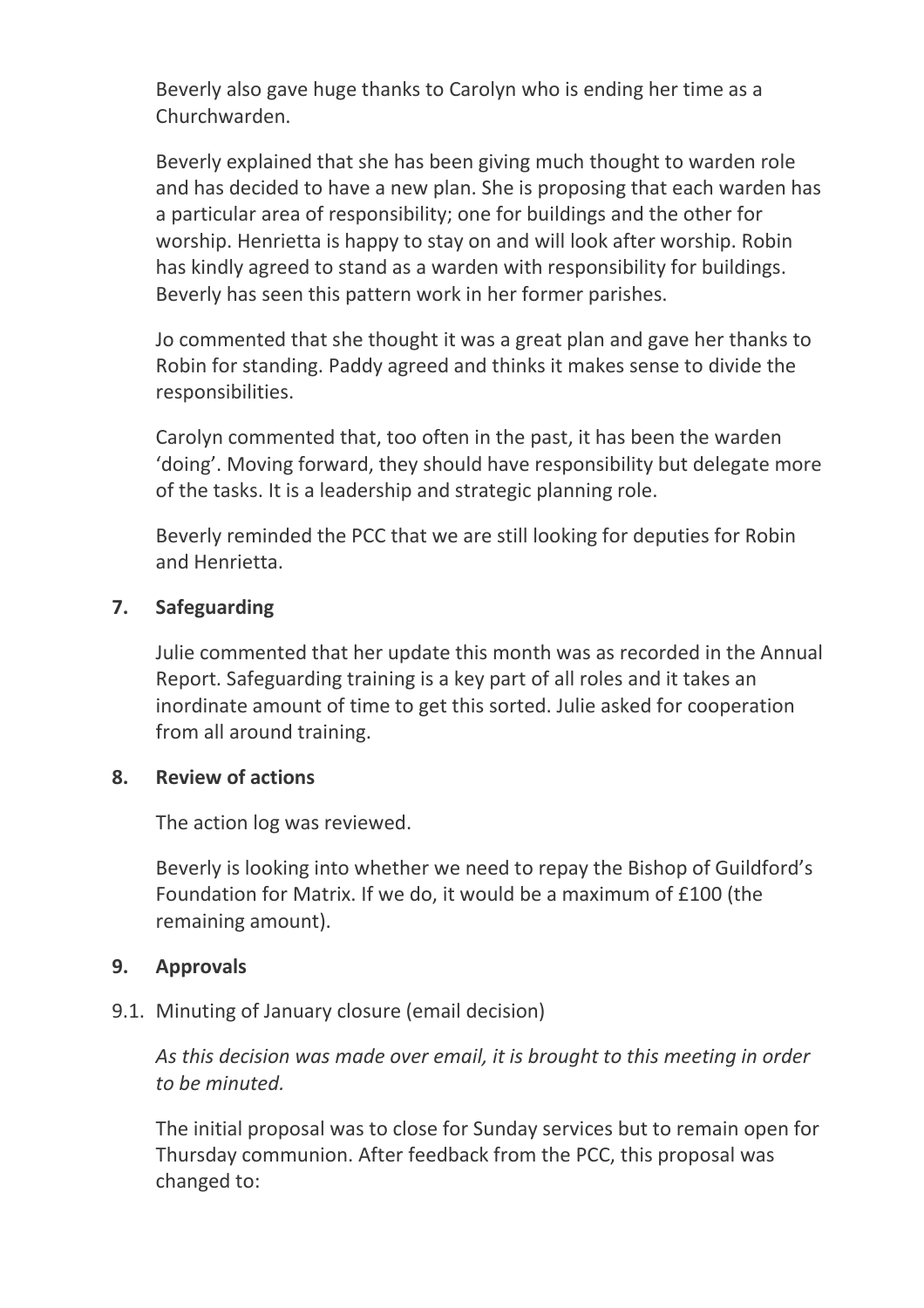**Proposal:** To close for all in-person services. **Proposed:** Beverly Watson; **Seconded:** The wardens; Unanimously agreed.

*Note: The February closure was covered at Standing Committee.*

9.2. Legacy Policy (see Appendix B)

Rob Crossingham explained that he has attended a Church of England seminar on legacy giving. It is striking how good churches are at getting regular donations, but bad at legacy giving (compared to other charities). The seminar suggested an action plan, the first of which is to ensure the church has a policy on legacy giving.

**Proposal:** that we adopt the legacy policy as circulated **Proposed:** Robin Holdsworth; **Seconded:** Rob Crossingham; All in favour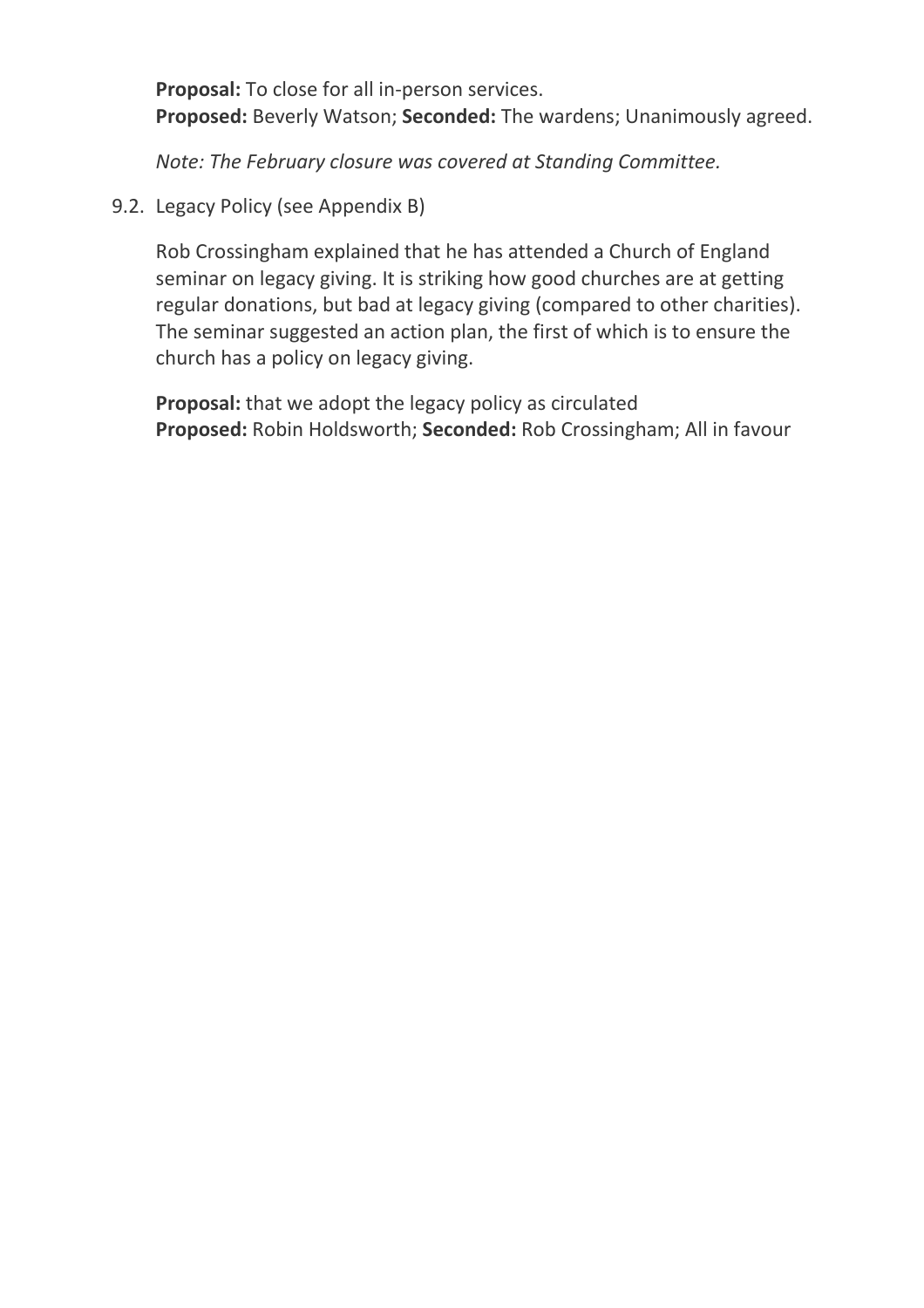#### **10. Dates and Events**

#### 10.1. Summer Fayre 2021

Trish explained that she and Henrietta think it might be unwise to plan for a fayre on 19<sup>th</sup> June (as currently in the calendar). We feel this might be a bit too early in terms of the pandemic and the safety of the event. We'd like to propose two new dates for events in the summer. 17th July for a Summer Fayre and/or 18th September for an Autumn Fayre with apple pressing.

Julie agreed that it would be good to plan for two events.

Paddy commented that County School will have broken up by then (they break up before the Surrey County Council published dates). It might be that some families will be going away.

**Action:** Henrietta and Trish to discuss and agree a date.

#### **11. Dates of future meetings**

Standing Committee – 9th March 2021  $APCM - 21<sup>st</sup> March 2021$ Standing Committee – 6<sup>th</sup> April 2021 PCC induction and meal(?)  $-12^{th}$  April 2021

**PART 2** (*Confidential items*) (none)

**Note: The [Parish Safeguarding Handbook](https://www.churchofengland.org/sites/default/files/2019-03/Parish%20Safeguarding%20Handbook%20March%202019.pdf) is referenced here for your convenience.**

Minutes approved on 12<sup>th</sup> April 2021

Signed: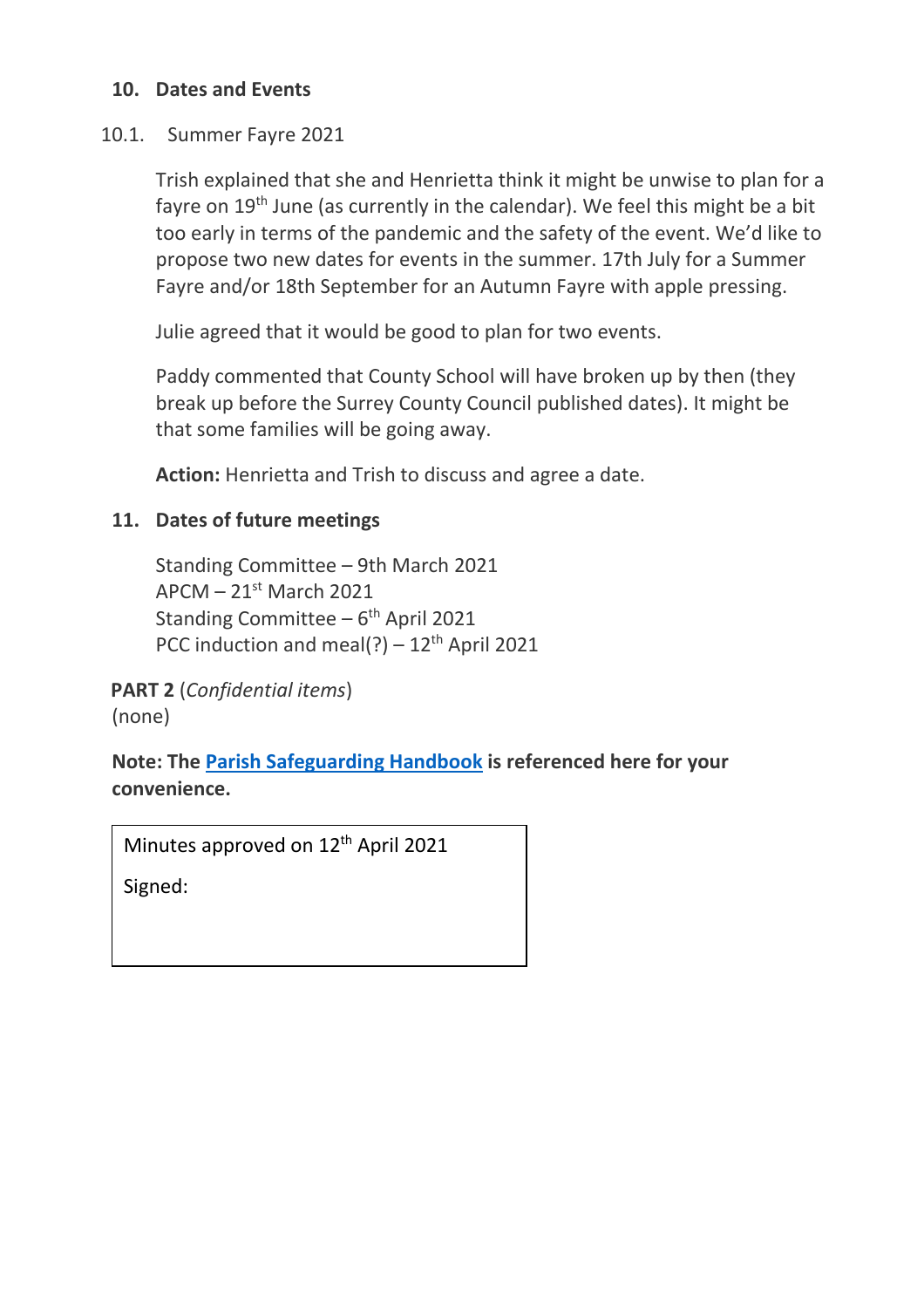## **Appendix A**

#### Premises Vision Group Report February 2021

- 1. The latest readings from the digital monitoring of the subsidence in the Chapel area have indicated that the cracks have marginally closed.
- 2. New Tell Tales have been placed in various parts of the Church and will be monitored over 2021 to check on movements of various parts of the building.
- 3. Work has begun looking at the potential eco-friendly methods of heating the Church. Work has also started to evaluate the insulation of the Church which includes the filling of the cavity walls and secondary glazing of the clerestory windows.
- 4. There has been no improvement in the ability of the Reading Room's external door to prevent water ingress. The manufacturer, Velfac, has not replied to our phone calls or emails. A letter listing contact dates and unfulfilled promises of assistance made by Velfac will now be sent to the company before taking potential legal action.
- 5. The Bell Tower continues to deteriorate and will be examined and hopefully repaired on the next work day whose date depends on the Covid situation.
- 6. A timer for the heater in the Church toilet is to be installed.
- 7. There have been some issues with heating in the Hall. There was a small leak on the boiler and the Hall thermostat has been re-sited.
- 8. A letter was sent to all property owners backing onto the field reminding them that although we have no objection to them walking across the field they do not have right of access to the field from their properties. One resident has objected and Diocesan advice has been sought.
- 9. The many unheralded tasks of the retiring churchwarden are being reorganised so that there will be one point of contact who will get in touch, via Whats App, with the most appropriate person to action the particular task.